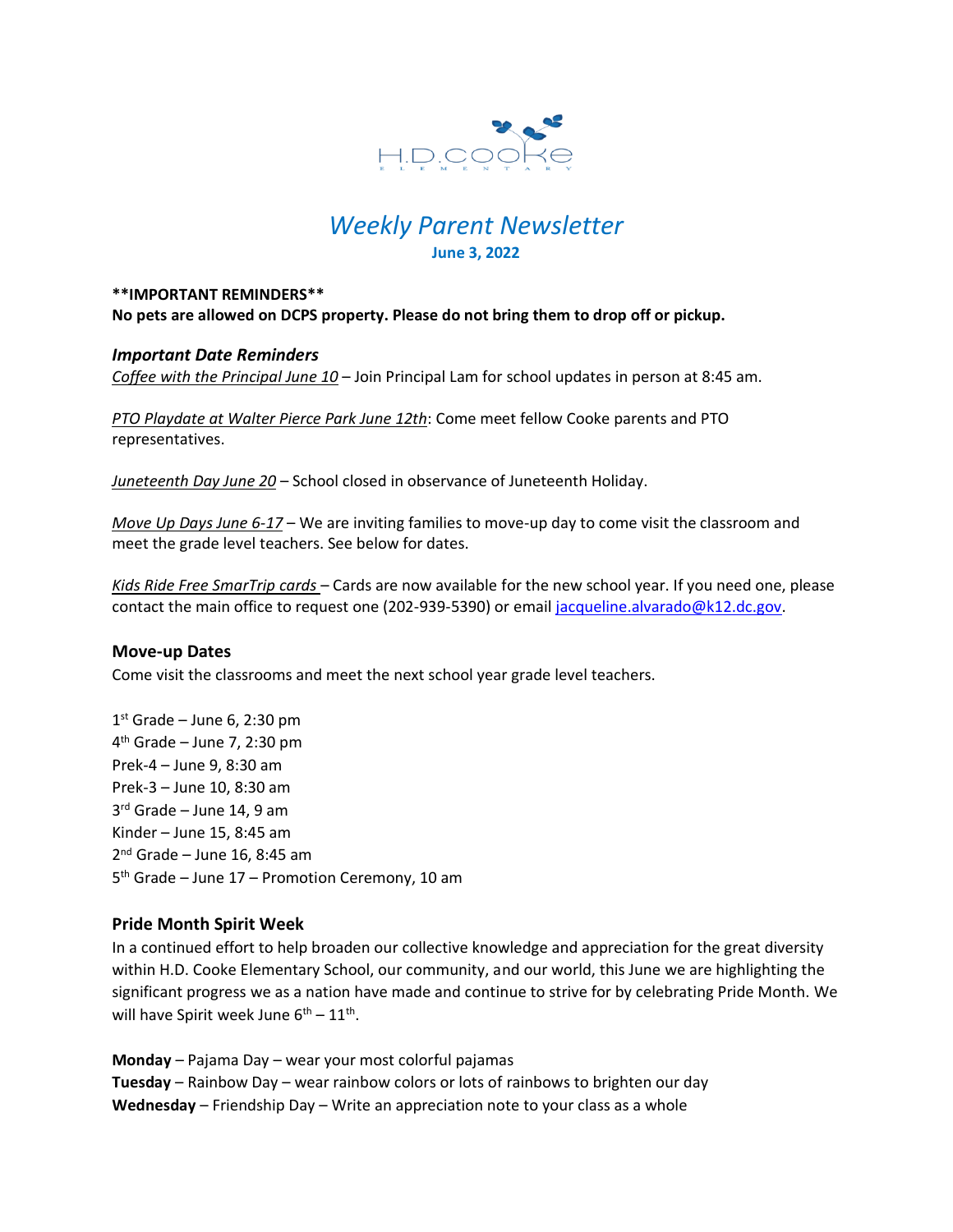**Thursday** – Mix-Match Day – Mix-up your clothes and colors and patterns **Friday** – HD Cooke Pride – Wear your Cooke shirts to show your school pride

# *Vaccinations and Booster COVID vaccinations for children 5 to 17 years old*

At the District's COVID Centers, individuals will have access to vaccinations, boosters, and take-home rapid antigen tests as well as a new walk-up testing opportunity which will allow residents to administer and register a PCR test themselves. For more information visit [https://coronavirus.dc.gov/covidcenters.](https://coronavirus.dc.gov/covidcenters)

Children, ages 5 to 17, as well as adults can receive vaccinations and boosters at any COVID Center.

Register SAME-DAY for your COVID PCR test at **[coronavirus.dc.gov/register](https://coronavirus.dc.gov/register)** or go to your nearest COVID Center to register on-site, no appointment necessary.

## *PARCC Testing Starts for Grades 3rd – 5 th*

PARCC testing continues for  $3^{rd} - 5^{th}$  graders. Please make sure that students arrive at school promptly at 8:30 am to be ready for testing to start on time.

# *Asymptomatic Testing*

DCPS is now testing 10% of student population for asymptomatic COVID-19 testing. We tested students on Wednesday, June 1. We tested 46 students, and 1 sample came back positive. All affected students and staff have been contacted.

Watch this video to learn more about how student testing happens at school with ST3 [\(English](https://urldefense.proofpoint.com/v2/url?u=https-3A__rise.articulate.com_share_-2Dq6MdIeo2V42boWuOGTu8i4-2DcT9E-5Fpjy-23_lessons_QicMYr-5FNcrCg54C5EtRyuC-2DwHJjQQVR2&d=DwMFAg&c=euGZstcaTDllvimEN8b7jXrwqOf-v5A_CdpgnVfiiMM&r=r7MsakikdNxOh-N_Ssj9mdJUMRjWvhYw18Eqx42UE40&m=-vbhK74dxdF3UGFM3KXX_Mk-PGWZWrPZHiFLh_rcYM0&s=470EC6i3UbApDRfaxDIuMzBPFqhzK2pNSc-krTjYzOw&e=) and [Spanish\)](https://urldefense.proofpoint.com/v2/url?u=https-3A__youtu.be_PRaXjkFlGGQ&d=DwMFAg&c=euGZstcaTDllvimEN8b7jXrwqOf-v5A_CdpgnVfiiMM&r=r7MsakikdNxOh-N_Ssj9mdJUMRjWvhYw18Eqx42UE40&m=-vbhK74dxdF3UGFM3KXX_Mk-PGWZWrPZHiFLh_rcYM0&s=yCXksETv2O2ZulcBl9cazNcOvmB9Inp-drZAlbuFkaw&e=).

Please click [here](https://shieldt3k12portal.pointnclick.com/login_login.aspx) to access the Testing Patient Portal where you can see test results for your student (if/when they are tested).

If you are having trouble accessing your students' test results, please contact the ST3 Support Line at 833-762-0762 or please email them at [DCPSCOVIDTesting@dc.gov.](mailto:DCPSCOVIDTesting@dc.gov)

# *Enrollment for School year 2022-2023*

Re-enrollment for next school year has begun. All students are required to re-enroll. Please make sure to re-enroll your student for next school year NOW. You can complete the enrollment forms online or in person. Make sure your submit your proof of address. Forms CANNOT be returned with students. Please call the main office if you have any questions: 202-939-5390.

We are at 90% enrolled for next school year! Come by the office if you have not re-enrolled yet.

Enrollments forms will also be available on the DCPS website: [https://enrolldcps.dc.gov](https://enrolldcps.dc.gov/)

# *Early Dismissal*

Reminder that if you need to pick up your student early from school, you must notify the main office by 2:45 pm. Students will not be dismissed after 2:45 pm.

# *Visiting the School*